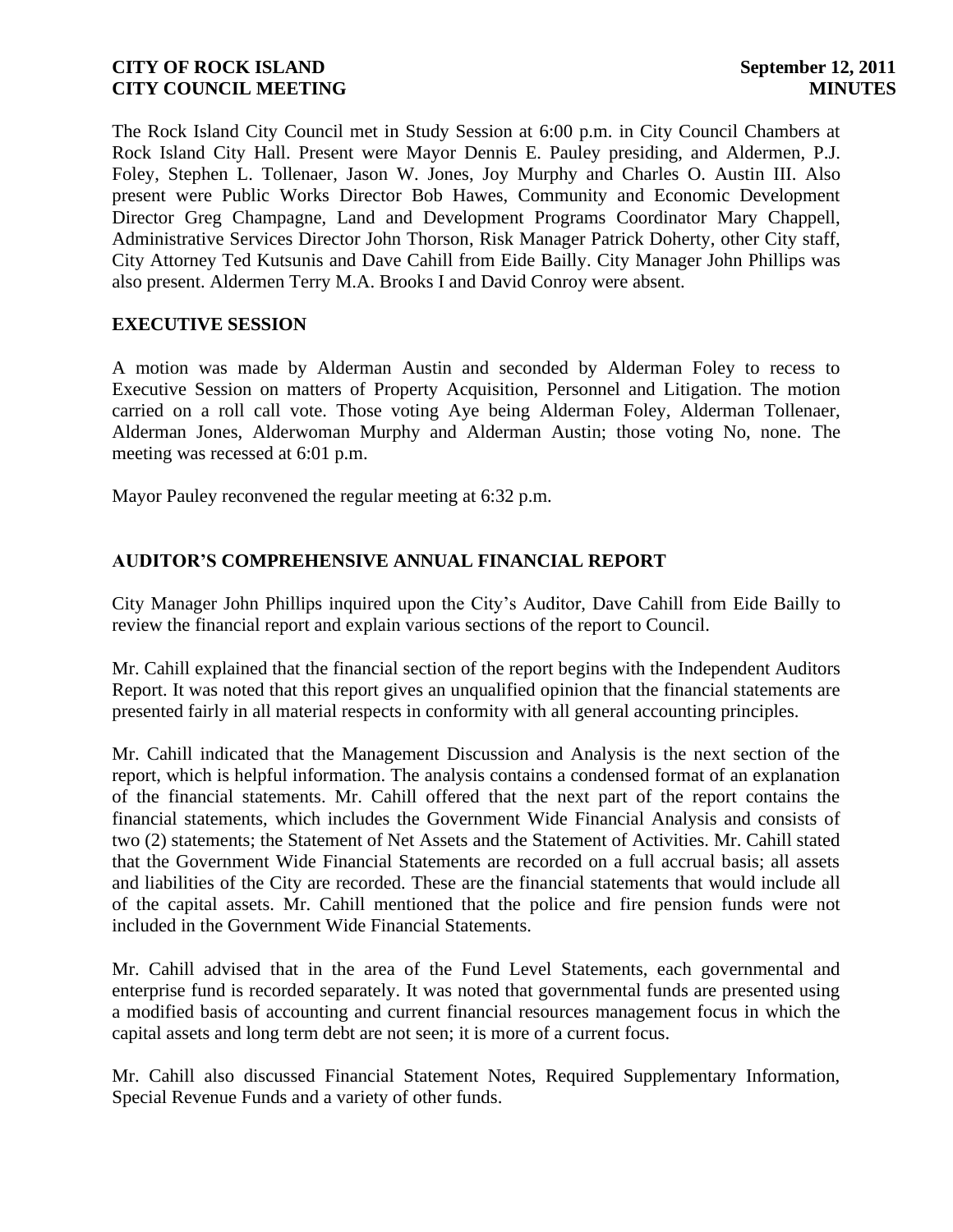Mr. Cahill explained that the Compliance section of the report is referred to as a single audit requirement. Mr. Cahill discussed the Federal funds that are expended by the City. Mr. Cahill stated that for the year ending March 31, 2011, the City spent \$5.7 million dollars of Federal funds compared to \$2.9 million spent last year.

Mr. Cahill further discussed the financial report as it related to the Statement of Net Assets, Capital Assets, Fund Level Statements and Enterprise Funds.

### **ADJOURNMENT**

A motion made by Alderman Austin and seconded by Alderman Jones to adjourn the meeting carried by the following Aye and No vote. Those voting Aye being Alderman Foley, Alderman Tollenaer, Alderman Jones, Alderwoman Murphy and Alderman Austin; those voting No, none. The meeting was adjourned at 6:43 p.m.

> \_\_\_\_\_\_\_\_\_\_\_\_\_\_\_\_\_\_\_\_\_\_\_\_\_\_\_\_\_\_ Aleisha L. Patchin, City Clerk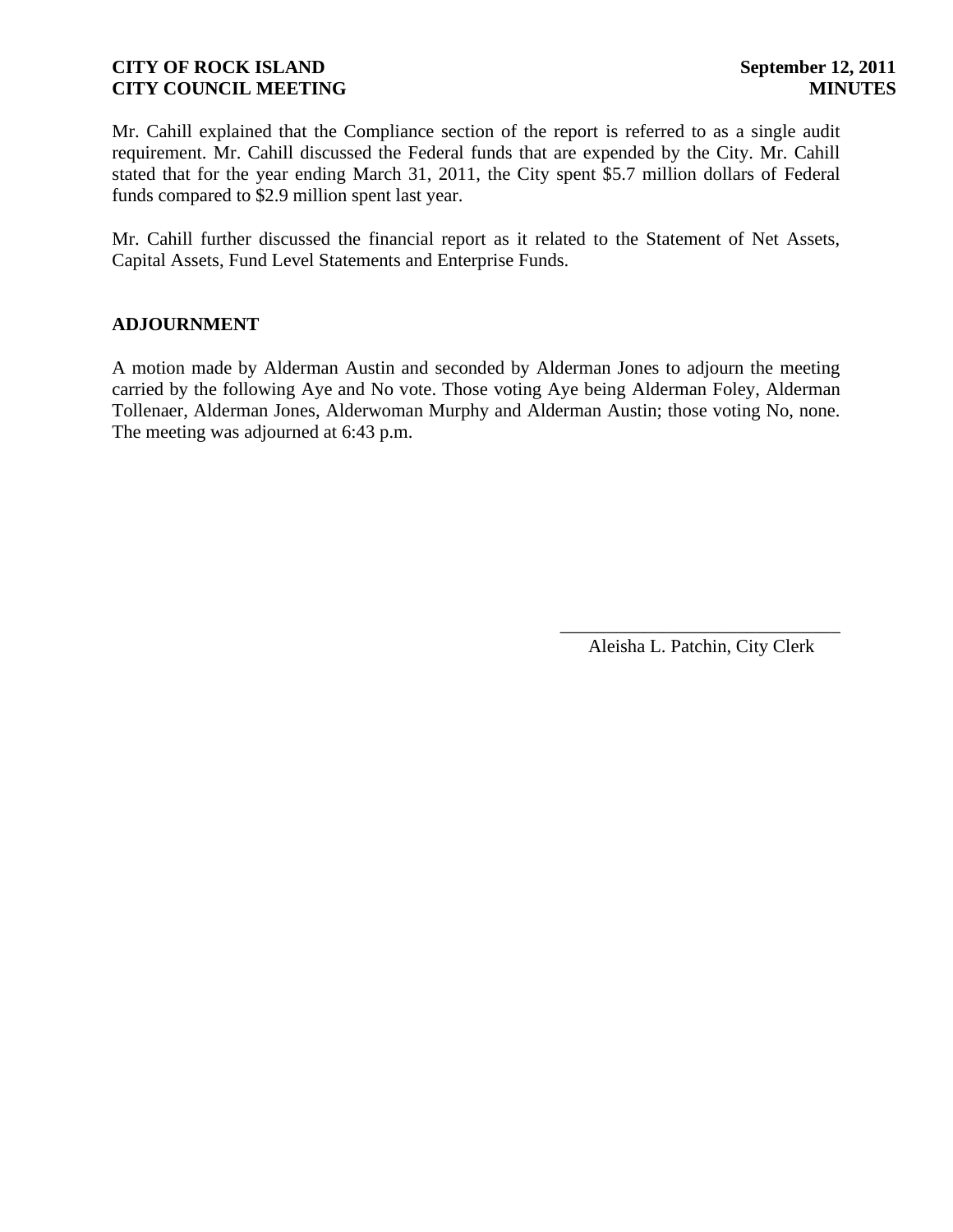Rock Island City Council met in regular session at 6:45 p.m. in Council Chambers of Rock Island City Hall. Present were Mayor Dennis E. Pauley presiding, and Aldermen P. J. Foley, Stephen L. Tollenaer, Jason W. Jones, Joy Murphy and Charles O. Austin III. Also present was City Manager John Phillips. Aldermen Terry M.A. Brooks I and David Conroy were absent.

### **Introductory Proceedings**

Mayor Pauley called the meeting to order and led in the Pledge of Allegiance. Alderwoman Murphy gave the Invocation.

# Agenda Item #5 **Minutes of the Meeting of August 22, 2011 and Minutes of the Special Meeting of September 2, 2011.**

A motion was made by Alderman Jones and seconded by Alderman Austin to approve the Minutes of the Meeting of August 22, 2011 and Minutes of the Special Meeting of September 2, 2011. The motion carried by the following Aye and No vote; those voting Aye being Alderman Foley, Alderman Tollenaer, Alderman Jones, Alderwoman Murphy and Alderman Austin; those voting No, none.

### Agenda Item #6 **Update Rock Island by Mayor Pauley.**

Mayor Pauley stated that the appointment of Mr. Thomas Thomas as the City of Rock Island's new City Manager was approved at a special City Council meeting on Friday, September 2<sup>nd</sup>. It was noted that Mr. Thomas is currently the Chief Administrative Officer for the City of Macon, Georgia and will begin his duties on Monday, October 24, 2011.

Mayor Pauley stated that the hiring of a new City Manager is a process that the City took very seriously. It was noted that 60 candidates applied for the position. The Mayor commented that after an intense review process, seven candidates were chosen to interview. It was noted that after narrowing the field to three, the Council conducted additional interviews as did the department heads and a panel of Rock Island citizens. Mayor Pauley stated that all three finalists were extremely qualified. It was noted that Mr. Thomas was chosen as Rock Island's next City Manager.

Mayor Pauley commented that Mr. Thomas is an excellent choice with a strong background in city government. It was noted that Mr. Thomas will be in town to attend the Goal Setting sessions on September  $23^{\text{rd}}$  and September  $24^{\text{th}}$ .

Mayor Pauley stated that Governor Pat Quinn was joined by local officials on August  $30<sup>th</sup>$  to break ground on a new MetroLink Transit Maintenance Facility at 4501 4<sup>th</sup> Avenue, Rock Island. It was noted that the \$34 million dollar project will consolidate the agency's administrative operations and maintenance functions, and it will serve as the cornerstone of a new riverfront development. Mayor Pauley stated that MetroLink estimates that the project will create 125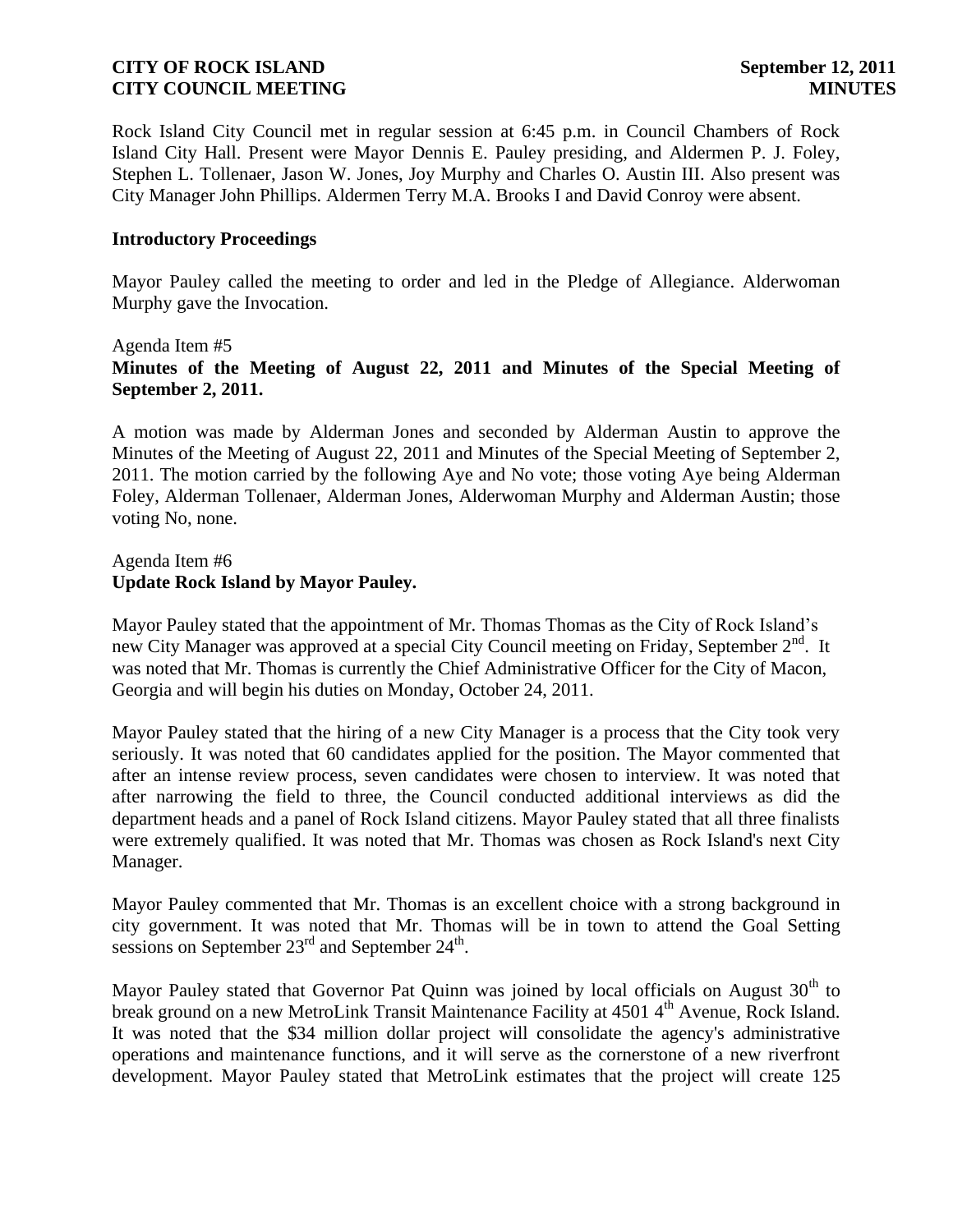construction jobs. Mayor Pauley advised that the 140,000 square foot facility will increase efficiency and improve operations consolidating a number of functions in one sustainable space.

Mayor Pauley advised that the Rock Island County NAACP Community Celebration will be held at the Martin Luther King Center on Saturday, September 17, 2011 from 11:00 a.m.to 3:00 p.m. at 630 9<sup>th</sup> Street, Rock Island. Mayor Pauley added that this will be a fun event and an opportunity for people to come together and socialize.

### Agenda Item #7 **Presentation of the "Best Rain Garden" Awards by the Beatification Commission.**

Beautification Commission member Bob Towler stepped forward and joined Mayor Pauley at the podium to present the "Best Rain Garden" awards. Mr. Towler stated that this is the sixth annual "Best Rain Garden" contest. The purpose of the contest is to recognize residents who show pride in their homes and neighborhoods by keeping neat and well maintained rain gardens.

Mr. Towler then named the recipients of the Residential Beautification Award. The winners are as follows; Patty Trapp, Westgate Condominiums - East, Paul & Barb Parker, Ellen & Angelo Anderson, John Wright, Marion & Beverly Strickler, Dan & Sue Carothers, Wheelan Pressly Funeral Home, William Long, Heather & Scott Culver, Todd Linscott, Joseph Boland, Richard Yerington and Keith Smith.

Patty Trapp and Wheelan Pressly Funeral Home were the overall winners.

# Agenda Item #8 **Presentation of the "Best Community Garden" Awards by the Beautification Commission**.

Beautification Commission member Bob Towler stepped forward and joined Mayor Pauley at the podium to present the "Best Community Garden" awards. Mr. Towler stated that this is the second "Best Community Garden" contest. The purpose of the contest is to recognize organizations that show pride in their neighborhood by keeping remarkably neat and well maintained community gardens.

Mr. Towler then named the recipients of the organization Beautification Award. The winners are as follows; Positive Empowerment, West End Neighborhood Association, South Rock Island Township, Women of Destiny Baptist Church, QC Resettlement Group, St. Joseph the Worker House, and Effie Hathaway-Franklin Field.

### Agenda Item #9

# **Proclamation declaring Friday, September 9, 2011 as Regalia Manufacturing Company Day.**

**Note:** The Proclamation's date was incorrect. The correct date is Friday, September 16, 2011.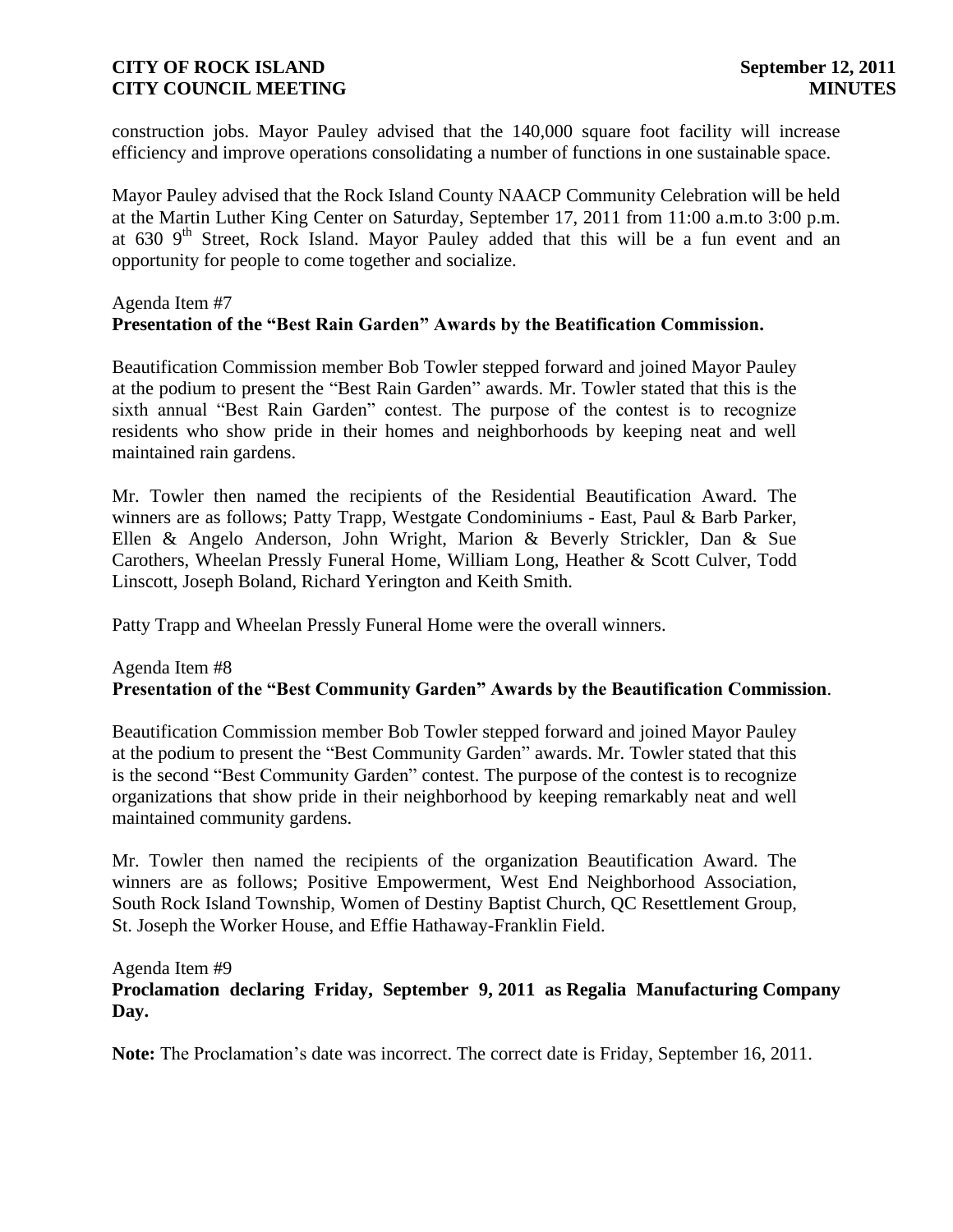Mayor Pauley read the Proclamation declaring Friday, September 16, 2011 as Regalia Manufacturing Company Day. Ms. Patricia Jahn accepted the Proclamation. Ms. Jahn thanked the Mayor, and stated that the Regalia Manufacturing Company has been in Rock Island for many years, and they hope to continue to be in Rock Island for many more years. Mayor Pauley then presented a plaque and a key to the City to Ms. Jahn for Regalia Manufacturing Company being in business for over 100 years.

### Agenda Item #10

**Public Hearing on a request from Clayton Peterson for a Special Use Permit to have his tenant operate a tailor, quilting and alteration business out of the downstairs dwelling of his duplex at 1202 21st Street.**

Mayor Pauley closed the regular meeting at 7:01 p.m**.** and opened a Public Hearing on a request from Clayton Peterson for a Special Use Permit to have his tenant operate a tailor, quilting and alteration business out of the downstairs dwelling of his duplex at  $1202 21<sup>st</sup>$  Street.

Mr. Peterson of 1202 21<sup>st</sup> Street stepped forward. Mayor Pauley swore in Mr. Peterson.

Mr. Peterson stated that his tenant would operate this low impact business out of the downstairs dwelling. Mr. Peterson added that this business would operate three days a week, which will be on Tuesday, Thursday and Friday. Mr. Peterson indicated that his tenant works at the Quilt Basket on Mondays and Wednesdays, and they will provide the handicapped accessibility component. Mr. Peterson advised that the ordinance requires five parking spaces. Mr. Peterson stated that his neighbor granted permission for the business to use one of parking spaces behind his property. It was noted that Mr. Peterson lives on a corner lot, where five parking spaces will be available beside his house and three spaces in front of his house. Mr. Peterson indicated that the parking spaces are not currently being used by anyone in the neighborhood.

Alderman Austin inquired as to what components of the business would take place at this address. Mr. Peterson responded that the operation of the business would include tailoring, quilting and alterations.

Alderman Austin reviewed the stipulations for the Special Use Permit, and inquired as to whether Mr. Peterson was aware of those stipulations that were recommended by staff. Mr. Peterson responded yes.

Alderwoman Murphy inquired as to whether Mr. Peterson understood that if he decided to change the hours of operation that he would need to come back to Council for approval. Mr. Peterson stated yes.

Mayor Pauley inquired as to whether there was anyone who wished to speak in favor of the Special Use Permit application. No one stepped forward.

Mayor Pauley inquired as to whether there was anyone who wished to speak in opposition to the Special Use Permit application. No one stepped forward.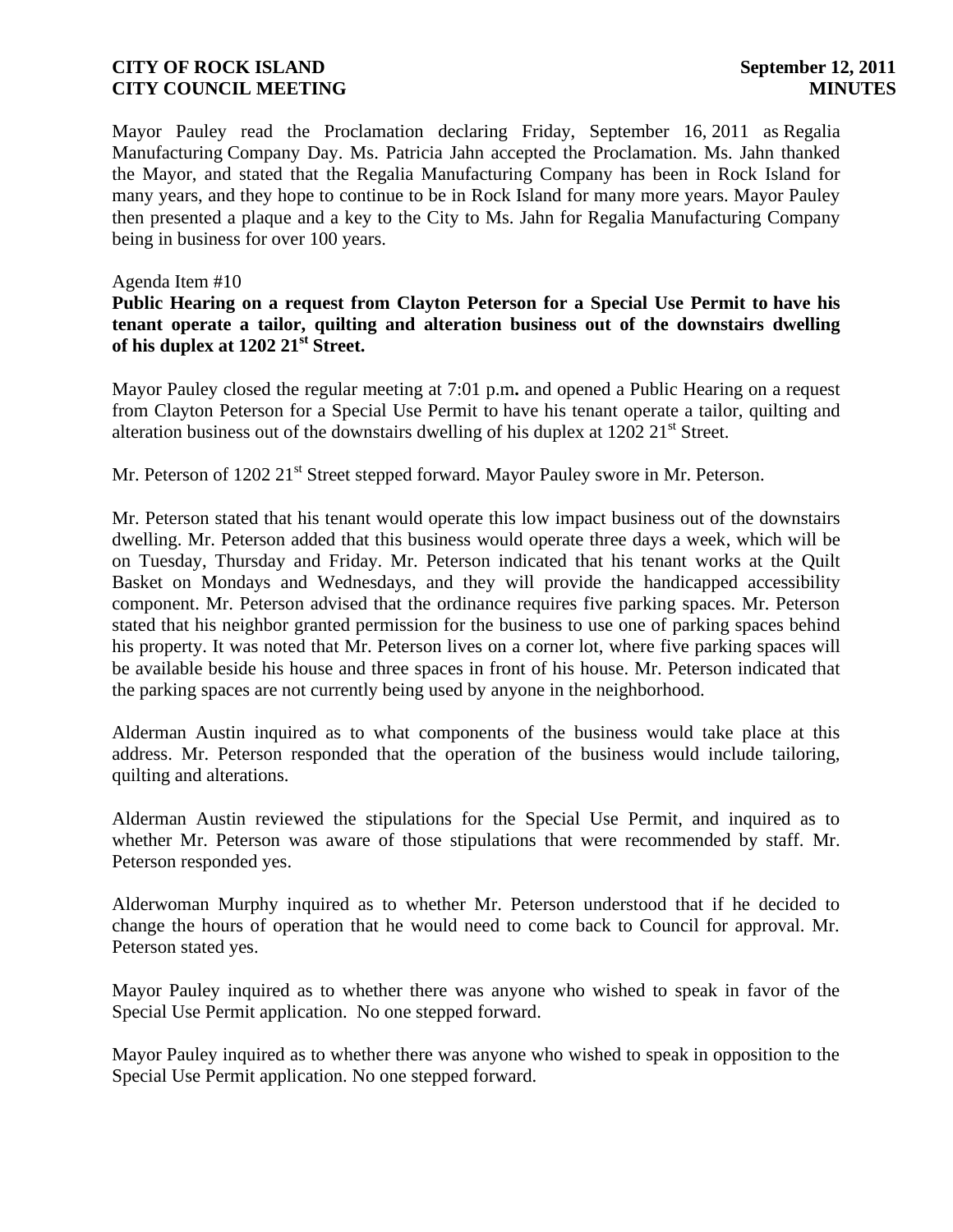With no person present to speak in favor of or in opposition to the Special Use Permit application, Mayor Pauley closed the Public Hearing and reconvened the regular meeting at 7:06 p.m.

It was moved by Alderman Jones, seconded by Alderman Tollenaer to approve the Special Use Permit as recommended, subject to the stipulations that one full-time non-resident employee and one occasional assistant be allowed; a minimum of two off street parking spaces be provided on site and one off-site parking space at  $1206 \ 21<sup>st</sup>$  Street be provided; hours of operation shall be 9:00 a.m. to 5:00 p.m., Tuesdays, Thursdays and Fridays with occasional Saturday and Sunday work times; a one square foot unlighted attached sign be allowed; that the use shall meet all other applicable codes and ordinances and refer to the City Attorney for an ordinance. The motion carried by the following Aye and No vote: those voting Aye being Alderman Foley, Alderman Tollenaer, Alderman Jones, Alderwoman Murphy and Alderman Austin; those voting No, none.

#### Agenda Item #11

**Public Hearing on a request from Teresa and Julius Thornton to amend an existing Special Use Permit for a daycare center to replace an existing freestanding sign with a new larger and lighted freestanding sign at 1012 21st Avenue.**

Mayor Pauley closed the regular meeting at 7:07 p.m**.** and opened a Public Hearing on a request from Teresa and Julius Thornton to amend an existing Special Use Permit for a daycare center to replace an existing freestanding sign with a new larger and lighted freestanding sign at 1012  $21<sup>st</sup>$ Avenue.

Mr. Thornton of 1012 21<sup>st</sup> Avenue stepped forward. Mayor Pauley swore in Mr. Thornton.

Mr. Thornton stated that he wanted to update the sign at the daycare center and wishes for the sign to be larger and lighted. Mr. Thornton indicated that the new proposed sign to be erected is going to be better and look more professional than the existing wooden sign. Mr. Thornton advised that he is asking the City's permission to erect a lighted sign. Mr. Thornton stated that his original request for the sign dimensions was 4 foot by 6 foot. However, he is willing to erect a 3 foot by 4 foot lighted sign.

Alderman Austin stated that sometimes neighborhoods have concerns with the lighting component in regards to the signs. Alderman Austin inquired as to whether Mr. Thornton felt that his ability to advertise the location would be compromised if he was asked to turn the lighted sign off during the overnight hours. Mr. Thornton stated that another option he was pursuing was to set a timer for the sign.

Alderman Austin and Mr. Thornton further discussed the hours for the illumination of the sign.

Alderman Foley stated that the only concern he had was that the sign would be lit overnight. Alderman Foley commented that if the sign was turned off by 9:00 p.m. or 9:30 p.m. and then turned back on at 6:00 a.m., he did not have a problem with it.

Council further discussed the hours for the lighted sign and the sign dimensions.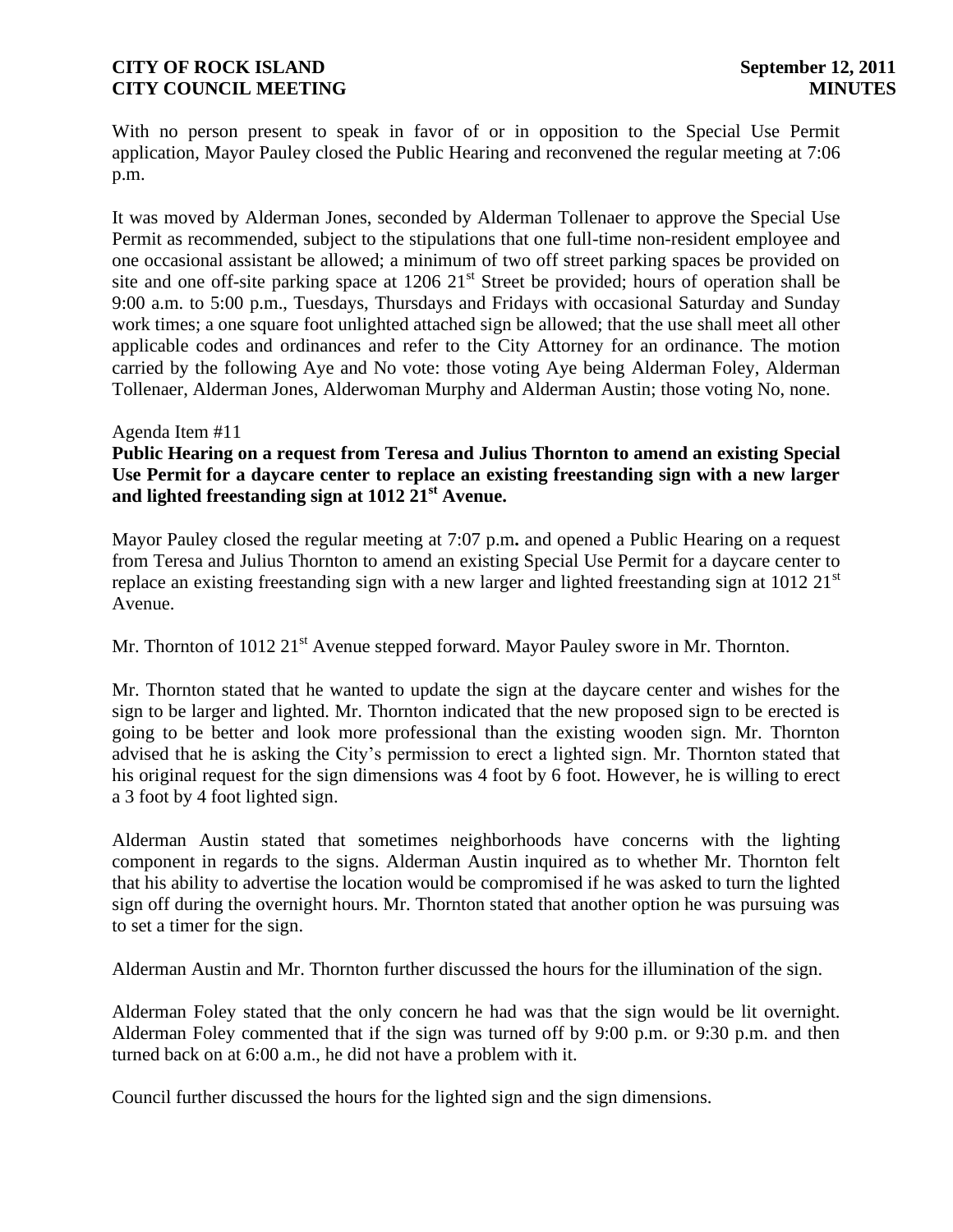Mayor Pauley inquired as to whether there was anyone who wished to speak in favor of the Special Use Permit application. No one stepped forward.

Mayor Pauley inquired as to whether there was anyone who wished to speak in opposition to the Special Use Permit application. No one stepped forward.

With no person present to speak in favor of or in opposition to the Special Use Permit application, Mayor Pauley closed the Public Hearing and reconvened the regular meeting at 7:15 p.m.

It was moved by Alderman Austin, seconded by Alderman Foley to approve the request for the Special Use Permit for a single 3 foot by 4 foot internally illuminated freestanding sign; that the illumination be turned off between the hours of 9:00 p.m. to 6:00 a.m.; and refer to the City Attorney for an ordinance. The motion carried by the following Aye and No vote: those voting Aye being Alderman Foley, Alderman Tollenaer, Alderman Jones, Alderwoman Murphy and Alderman Austin; those voting No, none.

**Note**: the original motion for this item was to deny the request.

### Agenda Item #12

# **A Special Ordinance authorizing the acquisition of property at 624 10th Street.**

It was moved by Alderwoman Murphy and seconded by Alderman Austin to consider, suspend the rules and pass the ordinance. The motion carried by the following Aye and No vote: those voting Aye being Alderman Foley, Alderman Tollenaer, Alderman Jones, Alderwoman Murphy and Alderman Austin; those voting No, none.

### Agenda Item #13 **CLAIMS**

It was moved by Alderwoman Murphy seconded by Alderman Foley to accept the following reports and authorize payment as recommended. The motion carried by the following Aye and No vote: those voting Aye being Alderman Foley, Alderman Tollenaer, Alderman Jones, Alderwoman Murphy and Alderman Austin; those voting No, none.

- a. Report from the Administrative Services Department regarding payment in the amount of \$12,038.47 to Kutsunis and Weng for legal services rendered for the month of August.
- b. Report from the Public Works Department regarding payment #2 in the amount of \$11,132.25 to Kelly Construction for services provided for the 2011 Mudjacking Program project. (261)
- c. Report from the Public Works Department regarding payment #3 in the amount of \$157,606.02 to Langman Construction, Inc. for services provided for the  $26<sup>th</sup>$  Avenue Reconstruction from  $32<sup>nd</sup>$  to  $34<sup>th</sup>$  Streets project. (262)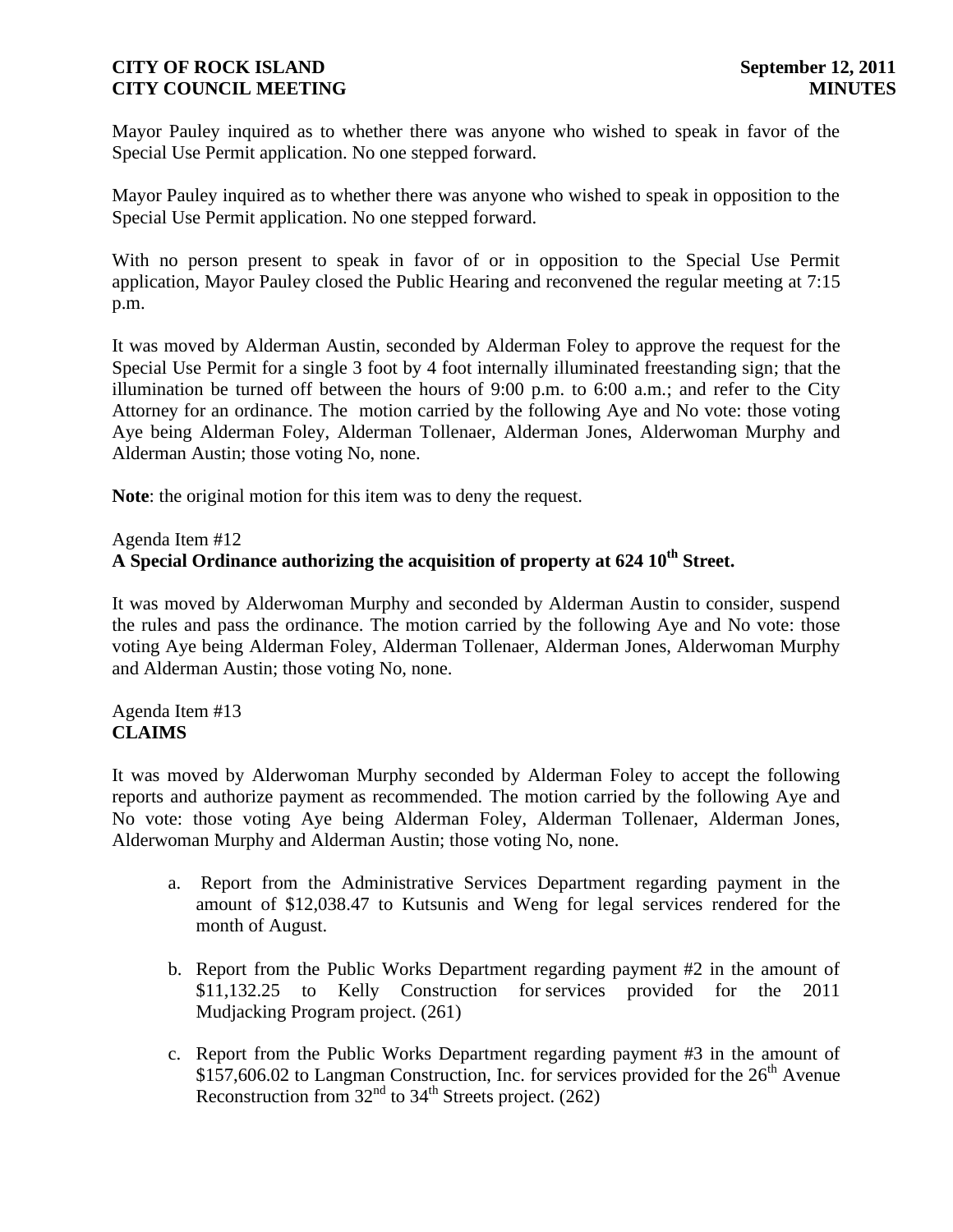- d. Report from the Public Works Department regarding payment #2 in the amount of \$84,895.20 to Centennial Contractors of the Quad Cities, Inc. for services provided for the  $34<sup>th</sup>$  Avenue Court Reconstruction east of  $12<sup>th</sup>$  Street project. (264)
- e. Report from the Public Works Department regarding payment #11 in the amount of \$4,668.00 to the Treasurer of the State of Illinois for the City's share of the IL 92 Resurfacing from  $38<sup>th</sup>$  Street to the Moline border project. (265)
- f. Report from the Public Works Department regarding payment #1 and final in the amount of \$76,954.20 to New Coat Sealing & Paving for services provided for the 2011 Street Joint and Crack Sealing Program project. (266)

### Agenda Item #14

# **Claims for the weeks of August 19 through August 25 in the amount of \$708,670.93, August 26 through September 1 in the amount of \$358,270.93 and September 2 through September 8 in the amount of \$1,212,497.49.**

Alderman Foley moved and Alderwoman Murphy seconded to allow the claims. The motion carried by the following Aye and No vote: those voting Aye being Alderman Foley, Alderman Tollenaer, Alderman Jones, Alderwoman Murphy and Alderman Austin; those voting No, none.

#### Agenda Item #15

# **Payroll for the weeks of August 8 through August 21 in the amount of \$1,234,654.73 and August 22 through September 4 in the amount of \$1,255,114.27.**

It was moved by Alderman Jones and seconded by Alderwoman Murphy to allow the payroll. The motion carried by the following Aye and No vote: those voting Aye being Alderman Foley, Alderman Tollenaer, Alderman Jones, Alderwoman Murphy and Alderman Austin; those voting No, none.

#### Agenda Item #16

# **Report from the Public Works Department regarding the purchase of 40 tons of Anthracite Coal from Unifilt Corporation in the amount of \$13,800.00.**

Alderman Foley moved and Alderwoman Murphy seconded to approve the purchase as recommended. The motion carried by the following Aye and No vote: those voting Aye being Alderman Foley, Alderman Tollenaer, Alderman Jones, Alderwoman Murphy and Alderman Austin; those voting No, none.

#### Agenda Item #17

# **Report from the Public Works Department regarding a lease agreement with Verizon Wireless to lease antenna space on the City's water tower.**

It was moved by Alderman Tollenaer and seconded by Alderwoman Murphy to approve the agreement as recommended as entered into for a public purpose and authorize the City Manager to execute the contract documents. The motion carried by the following Aye and No vote: those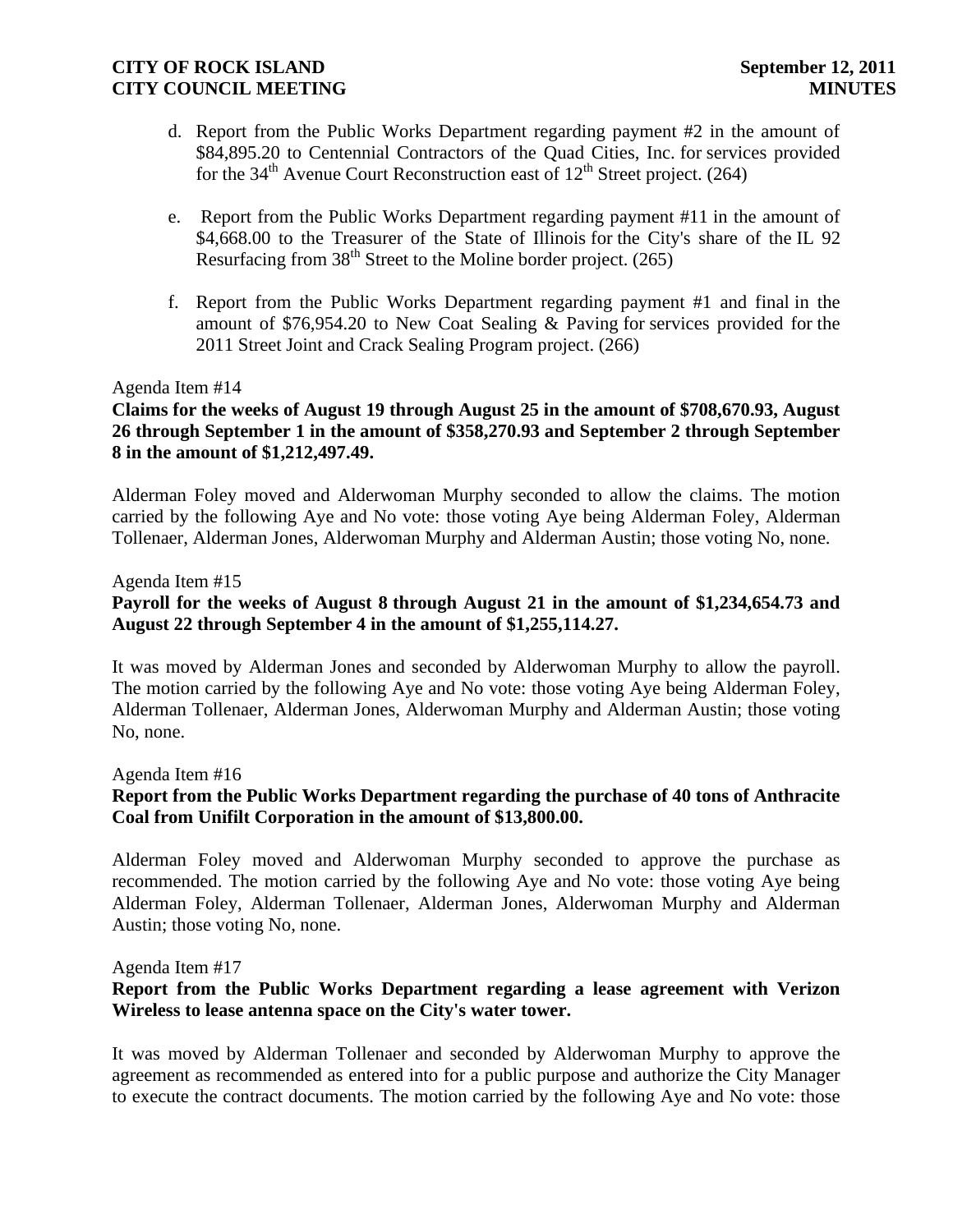voting Aye being Alderman Foley, Alderman Tollenaer, Alderman Jones, Alderwoman Murphy and Alderman Austin; those voting No, none.

#### Agenda Item #18

# **Report from the Mayor regarding the appointment of Robert Hawes to serve as Interim City Manager for the period from October 1, 2011 through October 23, 2011**.

Alderman Jones moved and Alderman Foley seconded to approve the appointment as recommended. The motion carried by the following Aye and No vote: those voting Aye being Alderman Foley, Alderman Tollenaer, Alderman Jones, Alderwoman Murphy and Alderman Austin; those voting No, none.

#### Agenda Item #19

**Report from the City Clerk regarding a request from Cabana's to extend their schedule for outdoor entertainment through January 1, 2012, requesting Thursday evenings from 5:00 pm to 10:00 pm, Friday and Saturday nights from 5:00 pm to midnight, and requesting outdoor entertainment for one night only on Saturday, December 31, 2011 from 5:00 pm until 2:00 am on Sunday, January 1, 2012 for New Year's Eve.**

Alderman Jones moved and Alderman Foley seconded to approve the requests as recommended, subject to complying with all other liquor license regulations and subject to being closed down early if noise complaints are received. The motion carried by the following Aye and No vote: those voting Aye being Alderman Foley, Alderman Tollenaer, Alderman Jones, Alderwoman Murphy and Alderman Austin; those voting No, none.

#### Agenda Item #20

# **Report from the City Clerk regarding a request from VFW Post 1303 to hold an outdoor event on Sunday, September 18, 2011 from 8:00 am to 2:30 pm at 3715 9th Street**.

It was moved by Alderman Foley and seconded by Alderwoman Murphy to approve the event as recommended, subject to complying with all liquor license regulations and subject to being closed down early if noise complaints are received. The motion carried by the following Aye and No vote: those voting Aye being Alderman Foley, Alderman Tollenaer, Alderman Jones, Alderwoman Murphy and Alderman Austin; those voting No, none.

#### Agenda Item #21

# **Report from the City Clerk regarding a request from Martinis on the Rock to hold a fundraising event outside on Sunday, September 18, 2011 from 1:00 pm to 7:00 pm at 4619 34th Street.**

Alderwoman Murphy moved and Alderman Austin seconded to approve the event as recommended, subject to complying with all liquor license regulations and subject to being closed down early if noise complaints are received. The motion carried by the following Aye and No vote: those voting Aye being Alderman Foley, Alderman Tollenaer, Alderman Jones, Alderwoman Murphy and Alderman Austin; those voting No, none.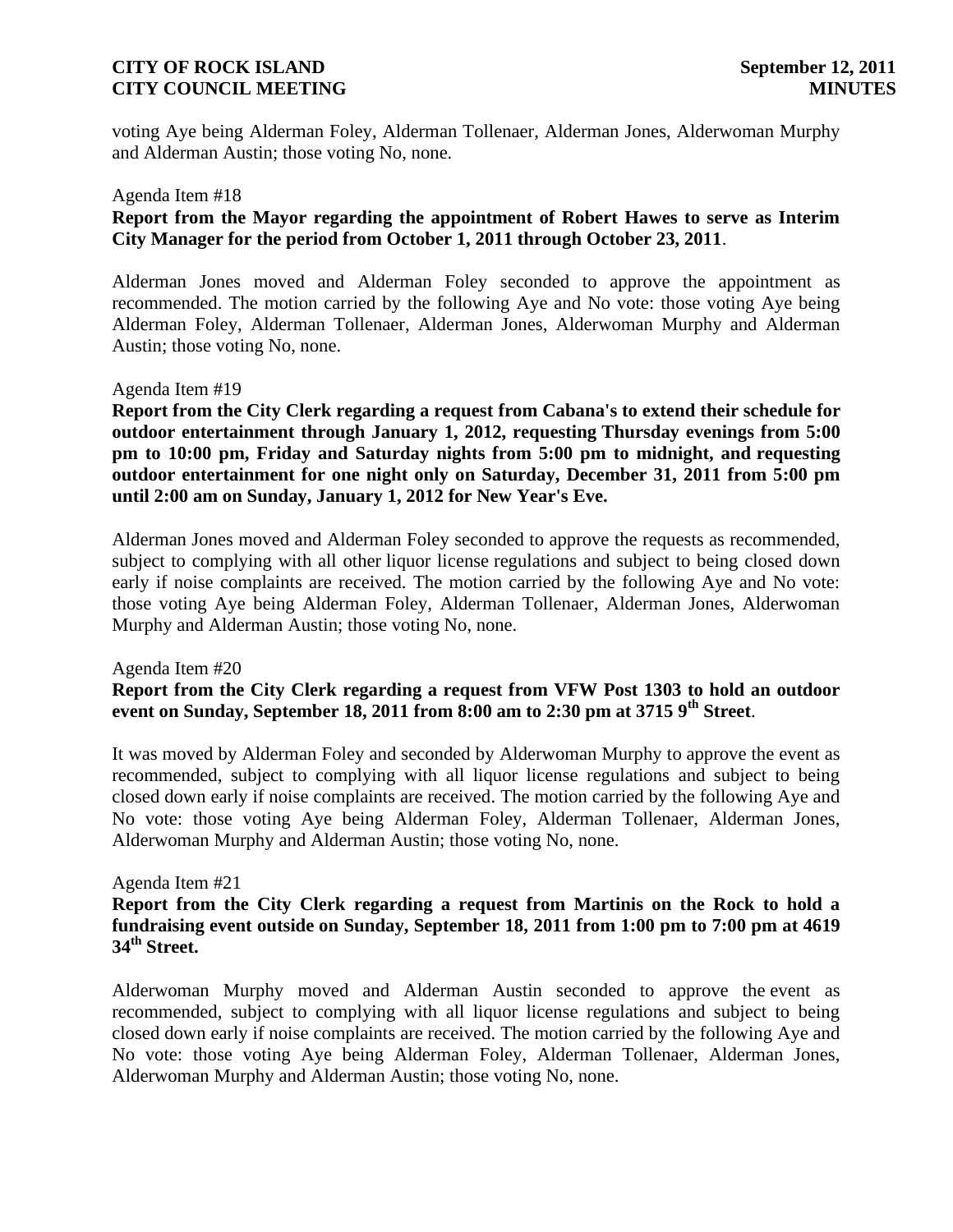#### Agenda Item #22

**Report from the City Clerk regarding a request for an Activity permit from Rock Island High School for their Homecoming Parade to be held on Friday, September 23, 2011 from 3:00 pm to 4:30 pm**.

It was moved by Alderman Tollenaer and seconded by Alderman Foley to approve the event as recommended. The motion carried by the following Aye and No vote: those voting Aye being Alderman Foley, Alderman Tollenaer, Alderman Jones, Alderwoman Murphy and Alderman Austin; those voting No, none.

#### Agenda Item #23

**Report from the City Clerk regarding a request from Reverend Willie E. Jones of the People's Missionary Baptist Church for parking to be permitted at the curbside along the east and west sides of 23rd Street between 5th and 6th Avenues on Monday, September 26, Tuesday, September 27, and Thursday, September 29, 2011 from 5:30 pm until 9:00 pm for their annual Fall Revival Services.**

Alderman Jones moved and Alderman Tollenaer seconded to approve the request as recommended. The motion carried by the following Aye and No vote: those voting Aye being Alderman Foley, Alderman Tollenaer, Alderman Jones, Alderwoman Murphy and Alderman Austin; those voting No, none.

# Agenda Item #24 **Items from the City Manager's Memorandum Packet.**

City Manager Phillips did not have any items to discuss.

Alderman Austin reminded everyone that he will host a Ward meeting on Thursday, September 15, 2011 at 6:30 p.m. at the First Church of the Nazarene located at  $38<sup>th</sup>$  Street and  $29<sup>th</sup>$  Avenue. Alderman Austin stated that residents of the  $7<sup>th</sup>$  Ward as well as everyone else in the community are invited to attend the meeting. It was noted that the meeting will give residents an opportunity to ask questions, offer ideas, share concerns and learn about issues regarding the City. Alderman Austin added that City Manager Phillips and Public Works Director Bob Hawes would be in attendance on that date.

Alderwoman Murphy reminded everyone to Shop Rock Island. Alderwoman Murphy stated that Regalia Manufacturing Company is located at  $20184<sup>th</sup>$  Avenue and the company has been in business for over 100 years. It was noted that they are open Monday through Friday from 8:00 a.m. to 5:00 p.m. and Saturday from 9:00 a.m. to 1:00 p.m. Alderwoman Murphy advised that Regalia sells flags, award ribbons, rosettes, banners, pageant supplies, trophies, plaques and advertising specialty items. It was noted that Regalia has been a major part of the fair industry. Alderwoman Murphy stated that the Regalia Manufacturing Company offers quality products and services for a reasonable price.